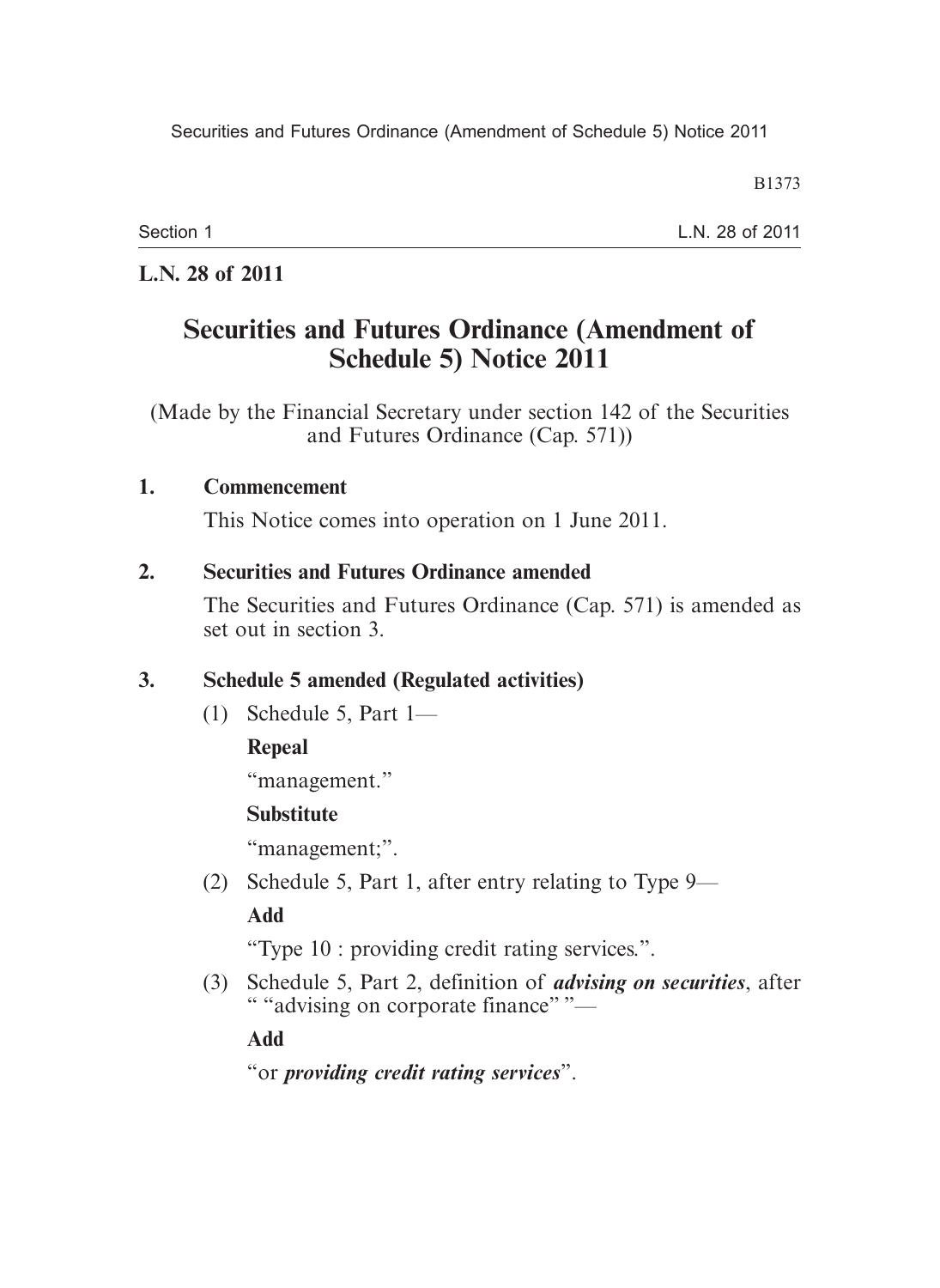B1375

#### Section 3

L.N. 28 of 2011

(4) Schedule 5, Part 2—

#### **Add in alphabetical order**

- "*credit ratings* (信貸評級) means opinions, expressed using a defined ranking system, primarily regarding the creditworthiness of—
	- (a) a person other than an individual;
	- (b) debt securities;
	- (c) preferred securities; or
	- (d) an agreement to provide credit;
- *debt securities* (債務證券) means debenture stocks, loan stocks, debentures, bonds, notes, indexed bonds, convertible debt securities, bonds with warrants, noninterest bearing debt securities, and other securities or instruments acknowledging, evidencing or creating indebtedness;
- *preferred securities* (優先證券) means preference shares, preferred shares or preferred stock;

*providing credit rating services* (提供信貸評級服務) means—

- (a) preparing credit ratings—
	- (i) for dissemination to the public, whether in Hong Kong or elsewhere; or
	- (ii) with a reasonable expectation that they will be so disseminated; or
- (b) preparing credit ratings—
	- (i) for distribution by subscription, whether in Hong Kong or elsewhere; or
	- (ii) with a reasonable expectation that they will be so distributed,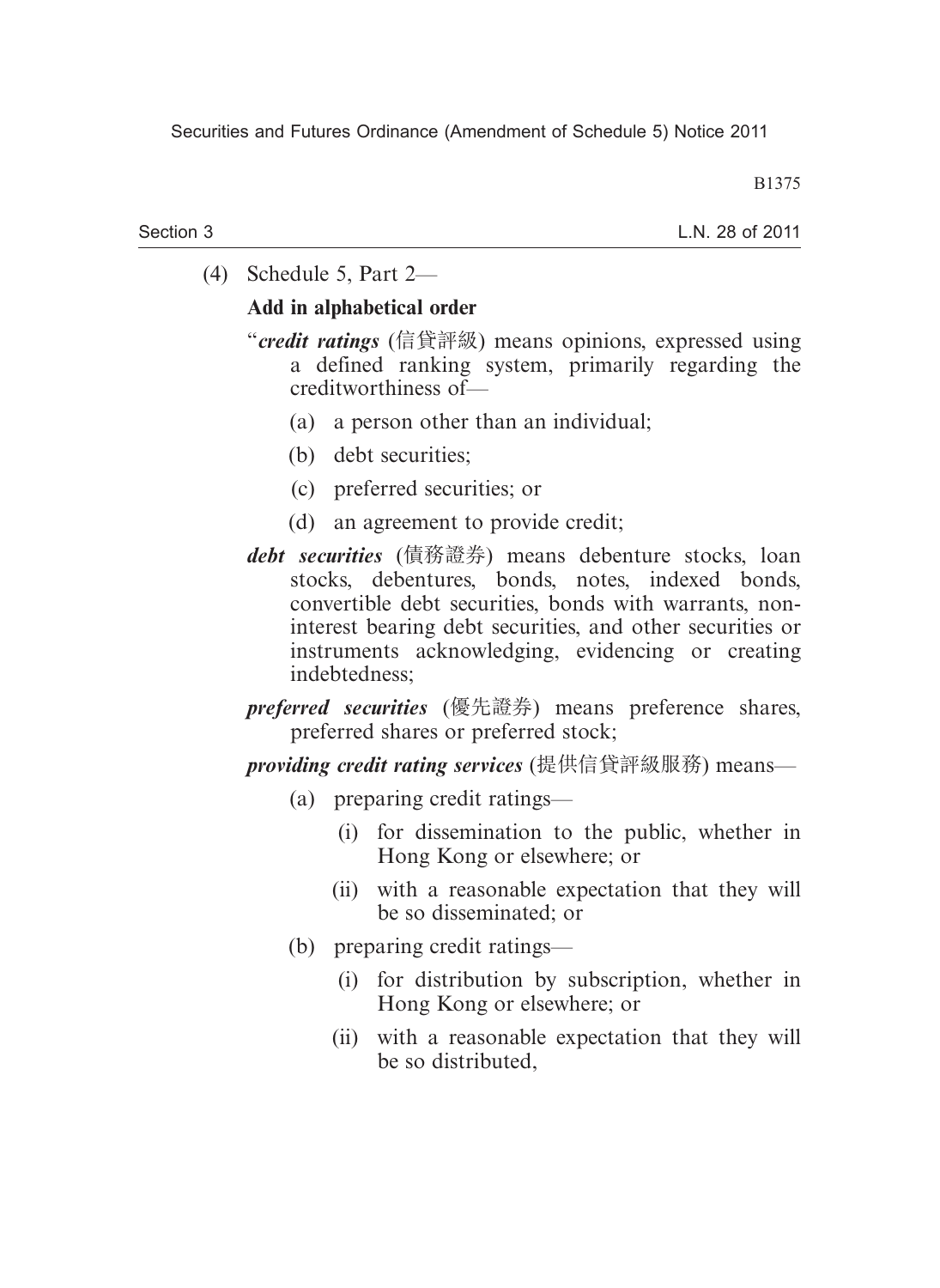Securities and Futures Ordinance (Amendment of Schedule 5) Notice 2011

B1377

Section 3

L.N. 28 of 2011

but does not include—

- (c) preparing, pursuant to a request made by a person, a credit rating which is exclusively prepared for, and provided to, the person and that is neither intended for dissemination to the public or distribution by subscription, whether in Hong Kong or elsewhere, nor reasonably expected to be so disseminated or distributed; or
- (d) gathering, collating, disseminating or distributing information concerning the indebtedness or credit history of any person;".

John TSANG Financial Secretary

9 February 2011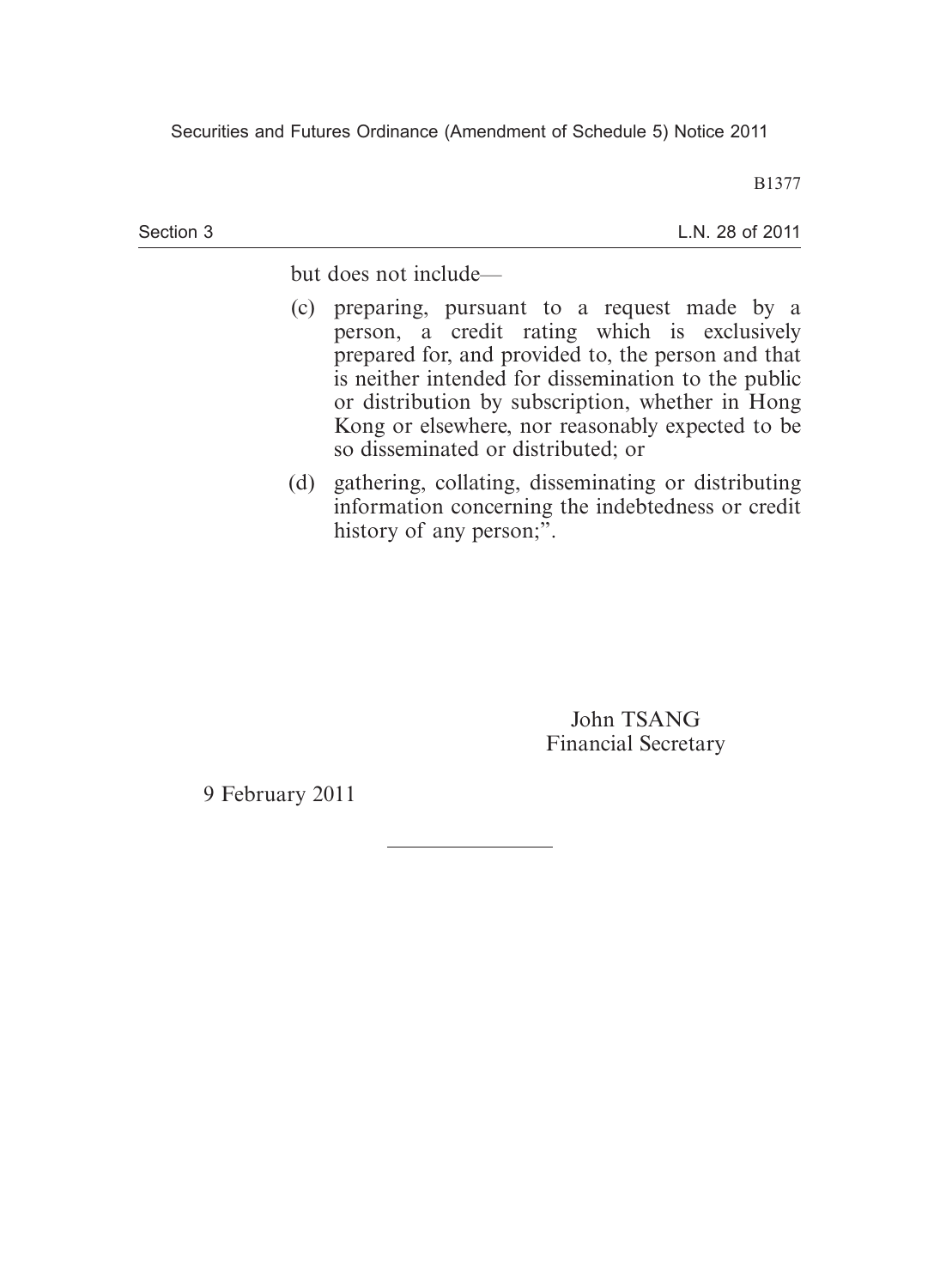B1379

L.N. 28 of 2011

#### **Explanatory Note**

The purpose of this Notice is to amend Schedule 5 to the Securities and Futures Ordinance (Cap. 571) (*SFO*), which describes the different types of "regulated activity" for the purposes of the SFO, by adding a new type of regulated activity to Part 1 of that Schedule—Type 10: "providing credit rating services". The objective is to create a licensing regime, and related legal and regulatory obligations, for credit rating agencies (*CRAs*), and their rating analysts, providing credit rating services in Hong Kong. The SFO requires that corporations must be licensed and authorized financial institutions must be registered if they carry on a business in a regulated activity or hold themselves out as doing so in Hong Kong, or actively market whether in Hong Kong or outside Hong Kong to the public any services they provide that would constitute a regulated activity if provided in Hong Kong (see sections  $114(1)$  and  $(2)(a)$  and  $(b)$  and  $115(1)$  of the SFO). In addition, any individual performing a regulated function in relation to a regulated activity carried on as a business or holding out as doing so, or actively marketing whether in Hong Kong or outside Hong Kong to the public any function the individual performs which would constitute a regulated function if performed in Hong Kong must be a licensed representative accredited to the licensed corporation or an individual whose name is registered by the Monetary Authority as engaged by a registered institution in respect of a regulated activity (see sections 114(3) and (4)(a) and (b) and 115(2) of the SFO). Accordingly, CRAs that are licensed for the new Type 10 regulated activity will be corporations licensed under section 116 or 117 of the SFO or authorized financial institutions registered under section 119(1) of the SFO for the regulated activity (see section  $114(2)(a)$  and (b) of the SFO). The rating analysts who carry on a regulated activity for CRAs will be obliged to be licensed or registered as representatives accredited to these CRAs (see section  $114(4)(a)$  and (b) of the SFO).